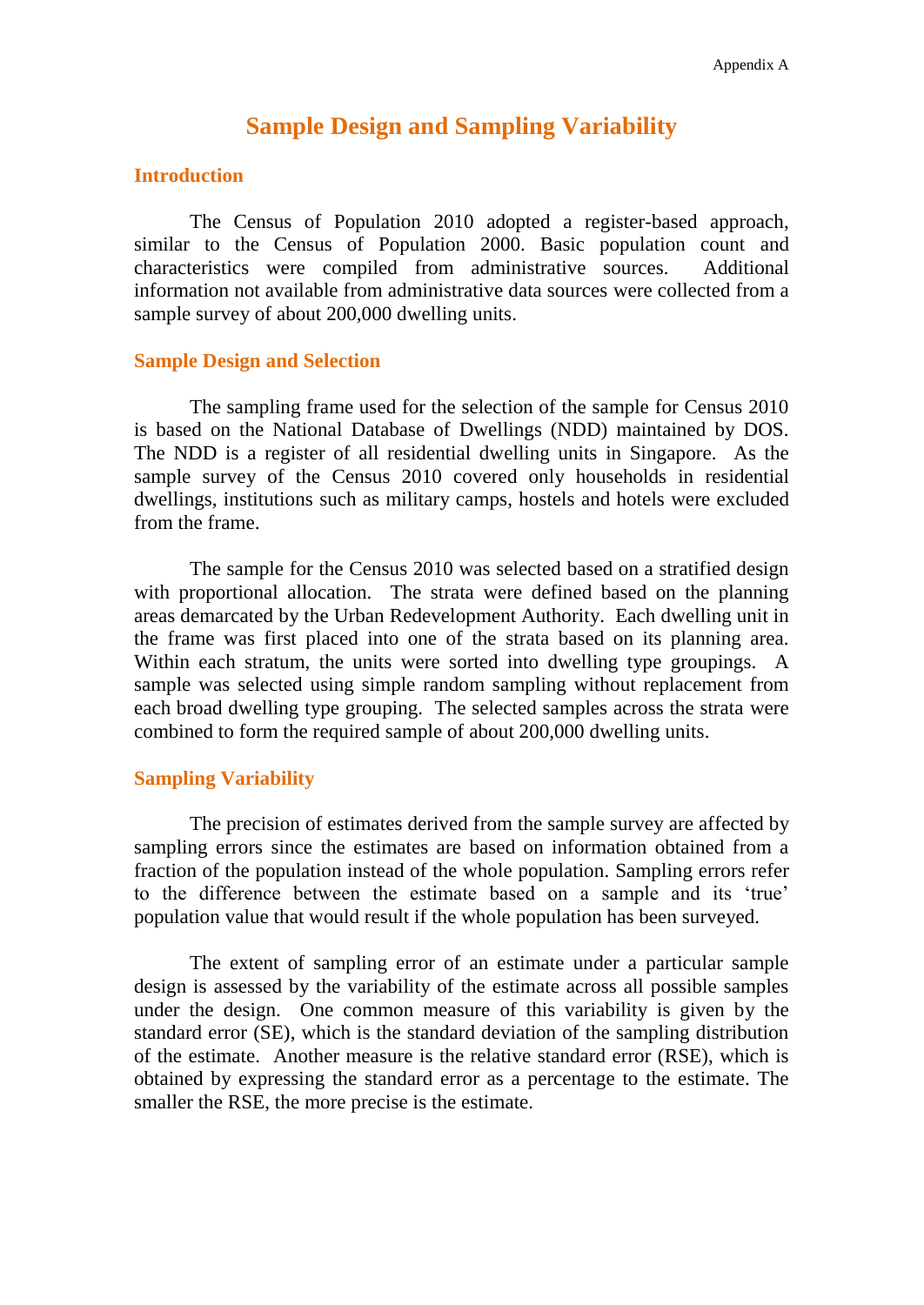#### Computation of Sampling Error

The sampling errors of the estimates under the actual sample design used can be derived based on their relationship with those under a simple random sample (SRS) design. The formula for standard error of  $T<sub>Y</sub>$  based on simple random sample is:

SE (T<sub>Y</sub>; SRS) = 
$$
\sqrt{\text{Var} (T_Y; SRS)}
$$
  
\n=  $\sqrt{\text{Var} (N \times P_Y; SRS)}$   
\n= N ×  $\sqrt{\text{Var} (P_Y; SRS)}$   
\n= N × SE (P<sub>Y</sub>; SRS)  
\n= N ×  $\sqrt{\frac{N - n}{N - 1} \times \frac{P_Y(1 - P_Y)}{n}}$ 

- where  $T_Y$  is the total number of elements in the population with a given attribute Y
	- N is the total population count
	- n is the count of persons covered in the sample
	- $P_Y$  is the proportion of the total population with a given attribute

The ratio of the variance of the estimate based on the sample design used and that of a simple random sample of the same size is known as the "design effect" (DEFF). This ratio gives the net effect of the various complexities of the design used on the variance relative to a simple random sample design. The square root of the design effect (DEFT) gives the ratio of the standard error of the estimate under the sample design used to that of a simple random sample:

$$
\text{DEFT (T_Y)} = \sqrt{\text{DEFF (T_Y)}} = \sqrt{\frac{\text{Var (T_Y)}}{\text{Var (T_Y; SRS)}}} = \frac{\text{SE (T_Y)}}{\text{SE (T_Y; SRS)}}
$$

This implies that

SE (TY) = DEFT (TY) SE (TY;SRS) = DEFT (PY) SE (TY;SRS), since TY = N PY.

#### Generalized Sampling Errors Table

From Table A1, the DEFT of the selected attributes  $(T_Y)$  is about 1. It is impractical to compute and display the sampling error for each and every of the possible estimates such as the total number of elements in the population with a given attribute Y from the Census 2010. Thus, a generalized sampling errors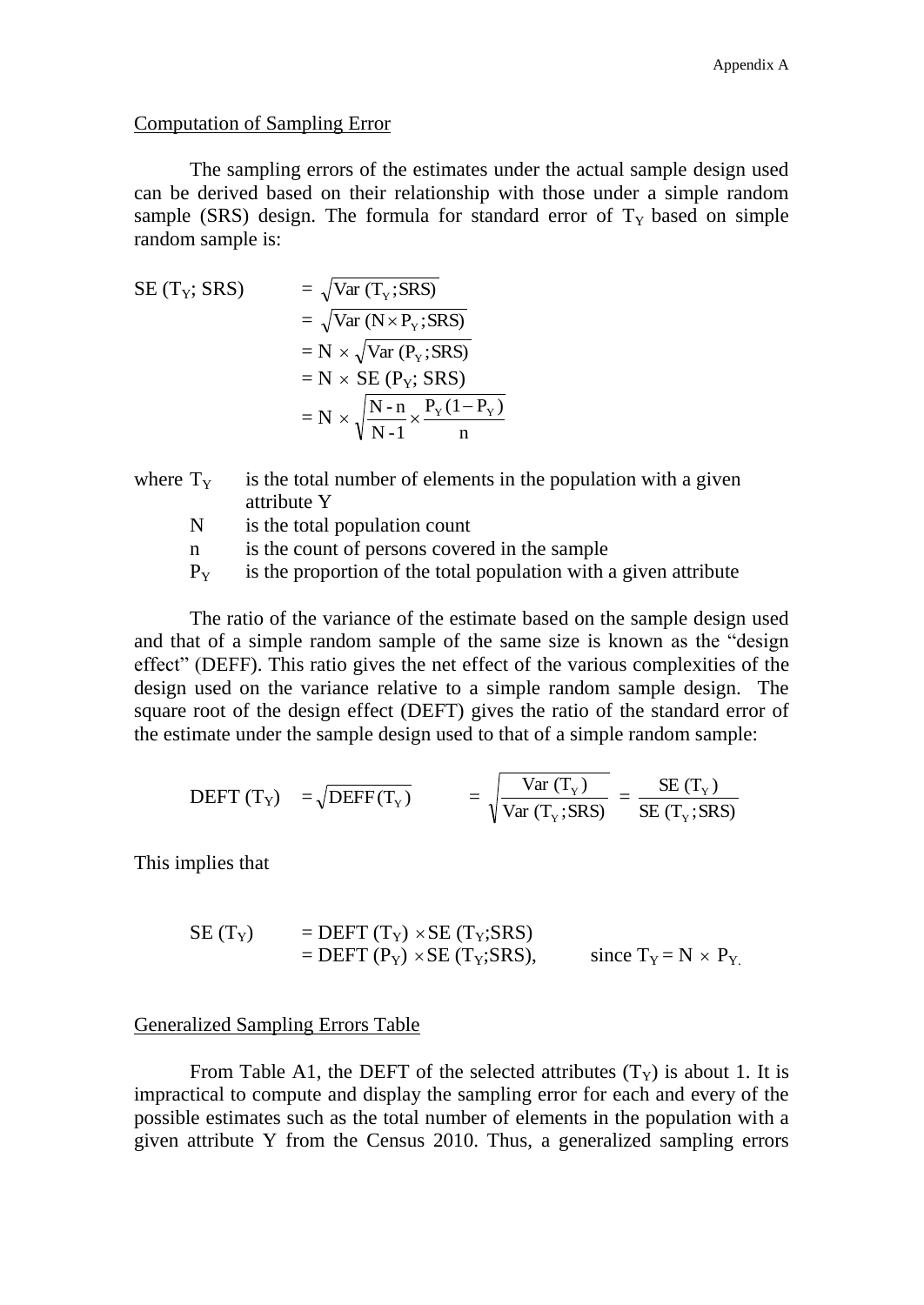table is provided instead as a guide to data users for estimating the errors of any estimates.

Table A2 provides the generalised sampling errors of a selected range of estimates with DEFT value of 1. The smaller the estimate, the larger is the RSE. This implies that sample estimates of a rare characteristic would have high RSEs and users would have to be careful in drawing inferences based on the sample estimates.

|                                      | Sample    | Standard      | Relative       | 95% Confidence Interval |           | <b>DEFT</b> |
|--------------------------------------|-----------|---------------|----------------|-------------------------|-----------|-------------|
|                                      | Estimate  | Error         | Standard Error |                         |           |             |
|                                      | $(T_Y)$   | $(T_{\rm Y})$ | $(T_Y)$        | Lower                   | Upper     | $(T_Y)$     |
| Residents Aged 15 Years & Over       |           |               |                |                         |           |             |
| Single                               | 1,000,467 | 2,103         | 0.2            | 996,345                 | 1,004,589 | 0.99        |
| Married                              | 1,844,606 | 2,621         | 0.1            | 1,839,468               | 1,849,744 | 1.02        |
| Widowed                              | 157,556   | 892           | 0.6            | 155,808                 | 159,304   | 0.96        |
| Divorced/Separated                   | 103,120   | 729           | 0.7            | 101,691                 | 104,549   | 0.97        |
| <b>Ever-Married Resident Females</b> |           |               |                |                         |           |             |
| With no Children Born                | 131,576   | 867           | 0.7            | 129,876                 | 133,276   | 1.02        |
| With 1 - 2 Children Born             | 598,132   | 1,736         | 0.3            | 594,729                 | 601,535   | 1.01        |
| With 3 - 4 Children Born             | 302,683   | 1,263         | 0.4            | 300,207                 | 305,159   | 1.00        |
| Resident Students                    |           |               |                |                         |           |             |
| Attending Primary and Below          | 343,642   | 1,339         | 0.4            | 341,018                 | 346,266   | 1.00        |
| <b>Attending Secondary</b>           | 231,992   | 1,103         | 0.5            | 229,829                 | 234,155   | 0.99        |
| Attending Polytechnic                | 79,708    | 649           | 0.8            | 78,436                  | 80,980    | 0.98        |
| <b>Attending University</b>          | 70,386    | 612           | 0.9            | 69,186                  | 71,586    | 0.98        |
| <b>Resident Non-Students</b>         |           |               |                |                         |           |             |
| With Below Secondary Qualifications  | 900,147   | 2,011         | 0.2            | 896,205                 | 904,089   | 0.98        |
| With Secondary Qualifications        | 526,359   | 1,596         | 0.3            | 523,231                 | 529,487   | 0.98        |
| With Polytechnic Qualifications      | 250,213   | 1,131         | 0.5            | 247,996                 | 252,430   | 0.98        |
| With University Qualifications       | 634,098   | 1,777         | 0.3            | 630,616                 | 637,580   | 1.00        |
| Residents Aged 5 Years & Over        |           |               |                |                         |           |             |
| Speaking English at Home             | 1,097,443 | 2,163         | 0.2            | 1,093,204               | 1,101,682 | 0.98        |
| Speaking Mandarin at Home            | 1,211,505 | 2,242         | 0.2            | 1,207,110               | 1,215,900 | 0.98        |
| Speaking Malay at Home               | 414,475   | 1,403         | 0.3            | 411,724                 | 417,226   | 0.96        |
| Speaking Tamil at Home               | 110,667   | 790           | 0.7            | 109,119                 | 112,215   | 1.01        |
| Residents Aged 15 Years & Over       |           |               |                |                         |           |             |
| Not Literate                         | 128,661   | 805           | 0.6            | 127,083                 | 130,239   | 0.96        |
| Literate in one language only        | 878,214   | 2,001         | 0.2            | 874,292                 | 882,136   | 0.99        |
| Literate in two languages only       | 1,896,268 | 2,630         | 0.1            | 1,891,114               | 1,901,422 | 1.02        |
| Literate in three or more languages  | 202,606   | 1,072         | 0.5            | 200,506                 | 204,706   | 1.02        |

## Table A1 Sampling Errors and DEFT of  $T<sub>Y</sub>$  for Selected Attributes